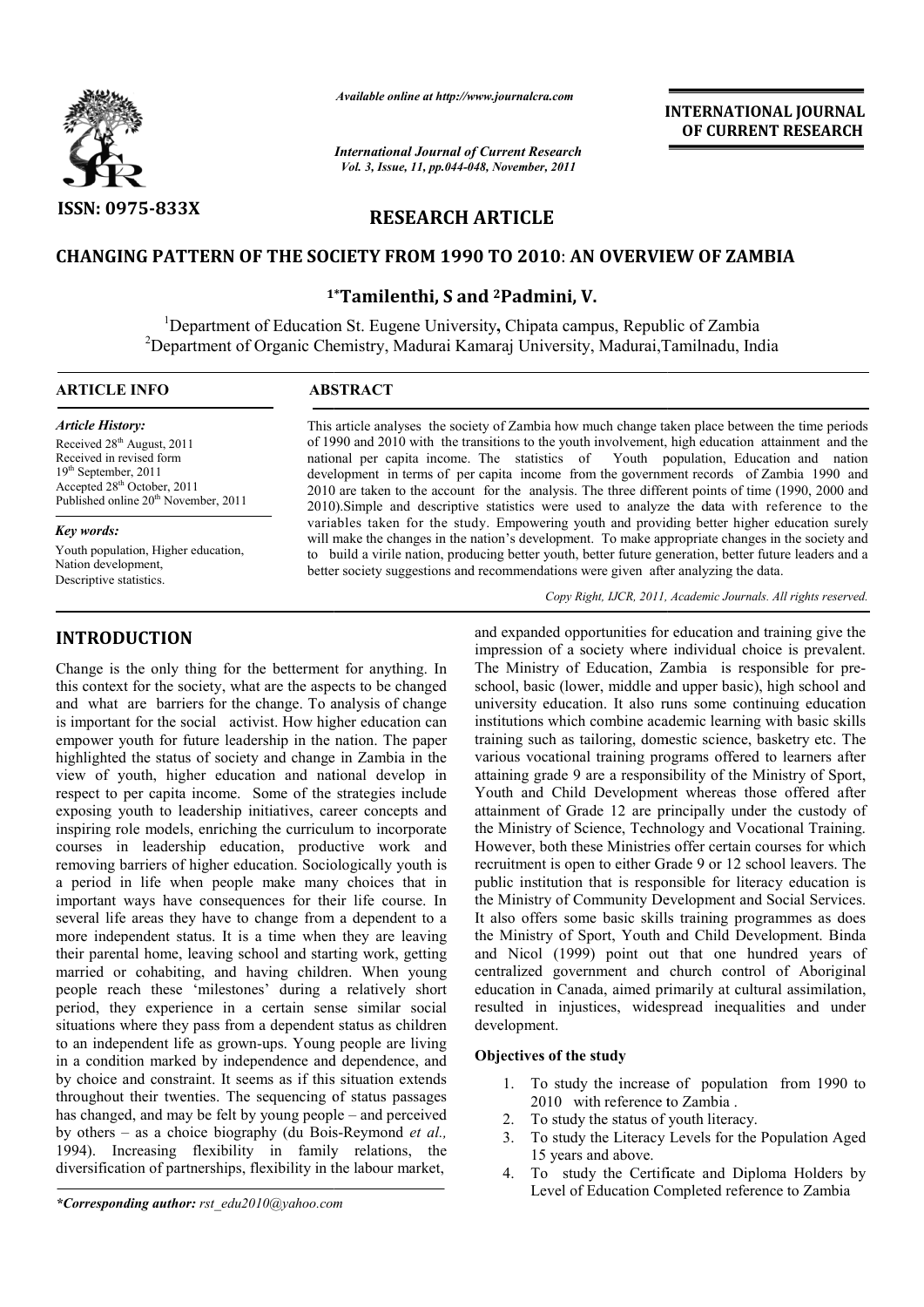5. To analyze the of natural vegetation and forest cover change from 1990-2010.

## **Statement of the problem**

Society is the small unit in the global village. The society plays important role in developing future generation. The society decides by electing the leader. So the leaders, teachers, scientists, Lawyers and doctors are from the product of the society. In this contest the shape and healthiness of the particular society is boon the nation's development. Here the researcher is decided to pursue this topic and why and what are lacking to identify and help in the way of suggesting measures. Education of a candidate is a deciding factor for the personal growth and the nation. So, to get the quality education and to easy access to employment opportunity is every youth student's aspiration. Nation's responsibility is to serve to society in order to uplift them. So the investigator has interested to undertake a research work on "CHANGING PATTERN OF THE SOCIETY FROM 1990 TO 2010: AN OVERVIEW OF ZAMBIA".

#### **Literature review**

Todaro (1989:341) has shown that for many developing countries the social costs of education are low at lower levels of education and rise rapidly at higher levels. Social benefits on the other hand are high at lower levels and decline at high levels of education. The reasons for this are that in the case of costs governments tend to spend less at lower levels of education as compared to higher levels. Benefits tend to be high at low levels because marginal improvements in knowledge and skills lead to high productivity. Mwikisa (1999) To avoid closing the gates to higher education to the poor, there is need to look at people's ability to pay for higher education. Policies should be designed which will support deserving individuals from the low-income groups who cannot meet educational costs as they proceed through the system. Public expenditures should be targeted to those areas where they are most beneficial and most needed. Wirth (1972), McNabb, (1997)Technical and vocational education (TVE) has been an integral part of national development strategies in industrialized societies because of its impact on productivity and economic development. Maclean & Wilson, (2009),It is concerned with the acquisition of skills and knowledge for employment and sustainable livelihood.

Dike (2006a) has observed that the under-development status of Nigeria could be linked to the odious neglect of its educational institutions, which are responsible for human capital development. And Streeten (1984) has argued that development of human capital would help any nation achieve to some extent 'self sufficiency in food production, capital, and goods and services' and 'the understanding of the nature of the environment, the preservation of it and eventually will eradicate environmental degradation, desertification, deforestation and soil erosion.' Aina, (1994). Education is an important tool for promoting gender equality and advancement of female youths in socioeconomic and political development of nation. Female youths who later translate to women are at the center of activities in the family, society, the community and all facets of life. Their contributions to the household chores, income earning activities, community participation, community management roles and other areas of life cannot be overlooked. Despite these, female youths' access to power has

been observed to be limited because of their low level of education. Gharaibeh (2001),New approaches in economy, more than any time before, started to focus on the role and the importance of the human factor in the economical development, especially after many studies that revealed clearly the characteristics of this factor, and the place it occupies among production factors, by showing the role of human capital in general, and the technical development in the economic development in specific, which takes part in creating large capability of producing wealth, and comply the organized research with problems of productions and organizing economical projects. According to Fergany (2002).Development: an economic growth accompanied with a qualitative change of the social and economic levels. Al-Jalal, (1985) We can say that the role of development is presented as to establish a broad educated base that can deal with development, and adapt to its requirements; contribute to it and benefit from it. Also to setup different kinds of specialized working forces at different levels, expect all of the needs, and identify what occurs of changes and developments of educational regulations, curriculum, and management methods. The report of Arabic Human Development (2002) showed that: Each country successes in attaining a fast human development and a fast economical development, it only did that after it accelerated advancing in human development or seeks to achieve both aims at the same time.

Murshid (2000), Handling the problems of youth in attending Higher Education institutions is not the end of the road, although Higher Education is an aim itself, but it is a way to prepare youth for productive work, and habilitate them to enter the jobs market. Reserving the current job openings, finding new job openings to benefit from human resources, and to limit unemployment, are on the top list of governments. Mkpa (1999) Mentorization is another strategy available for human resources development. Mentoring is a practice in which a more experienced youth takes on a less experienced one for the purpose of guiding, supporting, advising and assisting him/her towards professional development or efficiency. "It is based on the fact that the more experienced youth is supposed to be more professionally matured and therefore more capable of helping the less experienced one"

# **MATERIALS AND METHODS**

Purposive sampling was used in this study; the participants were selected on the basis of available resources. This kind of sampling is based on the researcher's judgment; It is stated that purposeful or theoretical sampling is commonly done to obtain qualitative material. (Malterud, 2001). Extensive literature from News papers ,Magazines and the statistics of Youth population, Education and nation development in terms of per capita income from the government records of Zambia 1990 and 2010 are taken to the account for analysis. The age groups (15-24 years) at three different points of time (1990, 2000 and 2010) were taken for the analysis.

### **Data analysis**

Simple and descriptive statistics were used to analyze the data with reference to the variables taken for the study. In differential analysis, the significance of difference between variables was studied using't' test.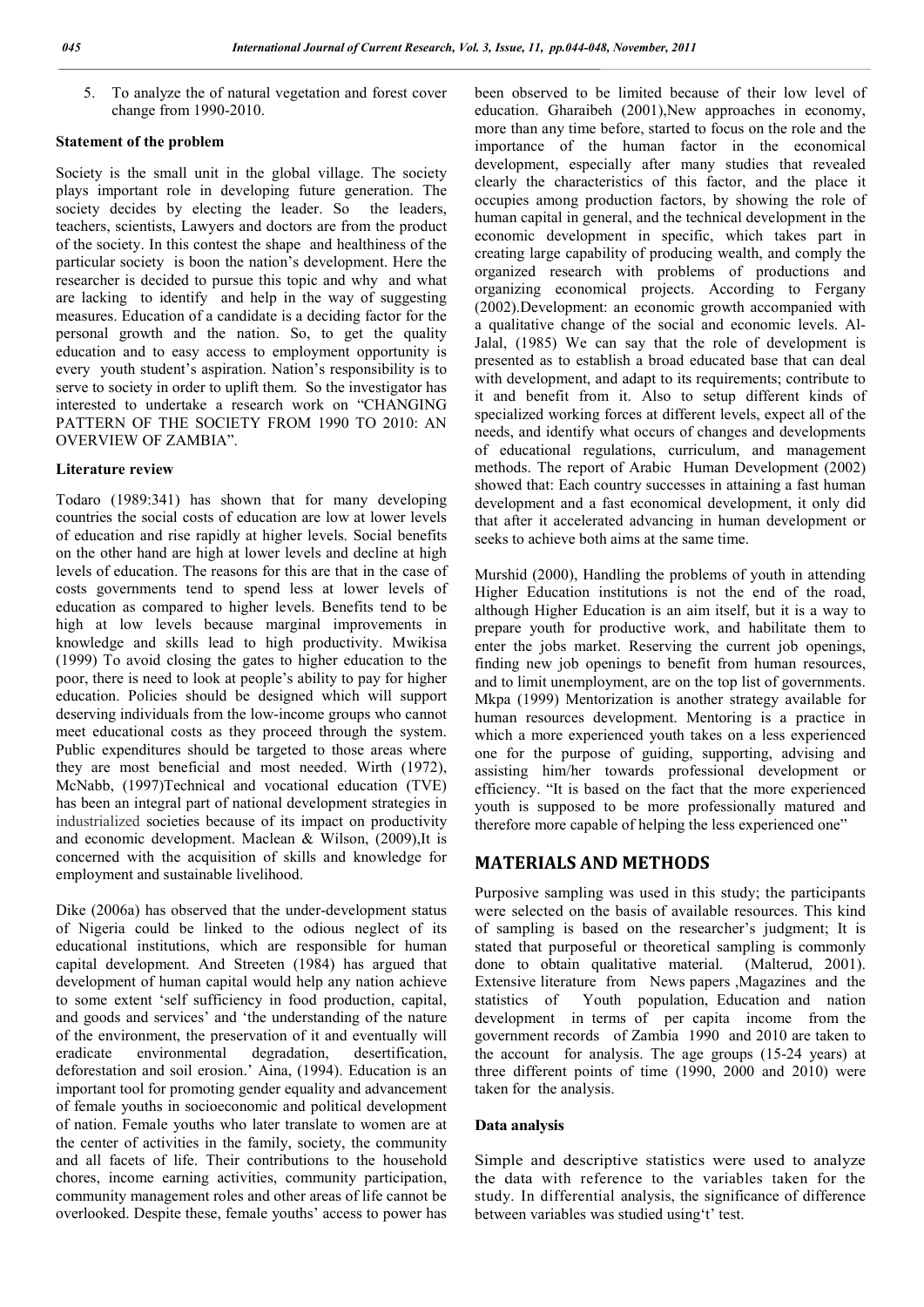| 1990    |          |        | 2000   |        |         | 2010  |        |         |  |
|---------|----------|--------|--------|--------|---------|-------|--------|---------|--|
| Male    | Female   | Total  | Male   | Female | Total   | Male  | Female | Total   |  |
| 38,41,5 | 39.17.54 | 77,59, | 49.46. | 49.39. | 98,85,5 | 63.94 | 66,52. | 13,04,6 |  |
| 76      |          | 117    | 298    | 293    | 91      | 455   | 053    | 508     |  |

**Table 2. Households by Main Source of Energy used for Cooking and Residence, Zambia, 1980, 1990 and 2000**

| Energy      | Zambia  | Rural   |         |       |         | Urban   |         |        |        |
|-------------|---------|---------|---------|-------|---------|---------|---------|--------|--------|
| Source      | 1980    | 1990    | 2000    | 1980  | 1990    | 2000    | 1980    | 1990   | 2000   |
| Electricity | 8.8     | 8.9     | 13.8    | 4.1   | 0.8     | 1.5     | 18.0    | 22.7   | 37.1   |
| Gas         | 2.8     | 2.8     | 0.6     | 2.4   | 2.3     | 0.7     | 3.4     | 3.9    | 0.4    |
| Paraffin    | 87.5    | 87.4    | 85.1    | 92.2  | 95.7    | 97.2    | 78.4    | 72.8   | 62.3   |
| Wood.       | 0.9     | 0.9     | 0.5     | 1.4   | 1.2     | 0.6     | 0.2     | 0.6    | 0.2    |
| Charcoal    | 100.0   | 100.0   | 100.0   | 100.0 | 100.0   | 100.0   | 100.0   | 100.0  | 100.0  |
| Total       | 100.0   | 100.0   | 100.0   | 100.0 | 100.0   | 100.0   | 100.0   | 100.0  | 100.0  |
| Coal        | 1,128,3 | .326,94 | 1884741 | 727,1 | 835,648 | 1,232,3 | 401.231 | 491.29 | 652,44 |
|             | 56      | ↑       |         | 25    |         | 01      |         | 4      |        |



**Fig. 1. Showing population growth for 1990-2010**

### **Limitations of the study**

 The research is based on only the secondary data which was available in the government records and other sources at the time research in Zambia.

According to the 2010 Census of Population and Housing, the population of Zambia has increased to 13, 046,508 persons from 9,885,771 persons in the year 2000. Of the 13,046,508 persons, 6,394,455 (49 percent) were male while 6,652,053 (51 percent) were female. The Zambian education system has seriously deteriorated over the last thirty years as a result of economic decline, lack of resources and institutional inefficiencies. Moreover, the introduction of fees for government primary schools in the 1990s determined further drops in attendance. According to the 1998 Living Conditions Monitoring Survey in Zambia, the net primary enrolment rate is at 66.4 per cent. However, attendance rates are much lower in rural areas and it is estimated that among those that enter Grade 1, only about two-thirds complete school through Grade 7. The school attendance rates of girls is generally lower than that of boys, and, in rural areas, is much lower. At secondary level, the net attendance rate is about 25 per cent (38 and 15 per cent in urban and rural areas, respectively.

# **ii) Literacy Levels for the Population Aged 15 - 24 years (Youth Literacy)**

Youth literacy rate declined from 74.9 percent in 1990 to 70.1 percent in 2000. The drop in the proportion of the population

aged 15 to 24 years was more drastic among females than the males. In 2000, only one quarter of the male as opposed to one third of the female population aged 15 to 24 years were illiterate. Therefore the problem of youth illiteracy is more likely to be high among female than male population. The problem of youth illiteracy is still more of a rural than urban phenomenon. For instance in 2000, 41 percent of the youths in rural areas compared to 14 percent in urban areas were illiterate. In rural areas, about 47 percent of the female youths were illiterate compared to only 16 percent of female youths in urban areas. The youth literacy rate in rural areas declined from 64.7 percent to 59.5 percent between 1990 and 2000. The rate also dropped in urban areas by almost 3-percentage points, from 88.7 percent in 1990 to 86.3 percent in 2000. Population growth rate for 1990-2000 is 2.3 and 2000-10 is 3.0.

## **iii) Literacy Levels for the Population Aged 15 years and above (Adult literacy rates).**

Adult literacy rate slightly increased from 66.0 percent to 67.2 percent between 1990 and 2000. The proportion of female adults who were literate increased by 2 percentage points, from 56.3 to 58.3 percent while the male rate marginally increased by less than 1 percentage point, from 76.2 to 76.6 percent. In rural and urban areas, the rates increased by about 3 1 percentage points over the 1990 levels of 54.4 and 83.6 percent respectively. By 2000, more than half of the female adults in rural areas were illiterate compared to about 1 fifth of the females in urban areas.

There was a slight increase in the proportion of households that were using electricity for cooking from 8.8 percent in 1980 to 13.8 percent in 2000. The rural areas showed a decrease in the number of households that were using electricity for cooking from 4.1 percent in 1980 to 1.5 percent in the year 2000. The opposite was observed in the urban households who recorded an increase from 18.0 percent in 1980 to 37.1 percent in the year 2000. The use of wood, charcoal and coal for cooking, between 1980 and 2000, decreased in the urban households from 78.4 percent in 1980 to 62.3 percent in 2000.

## **iv) Certificate and Diploma Holders by Level of Education**

It is important to note that certification referred to here relates to the one conferred after grade 12 and A-level of education.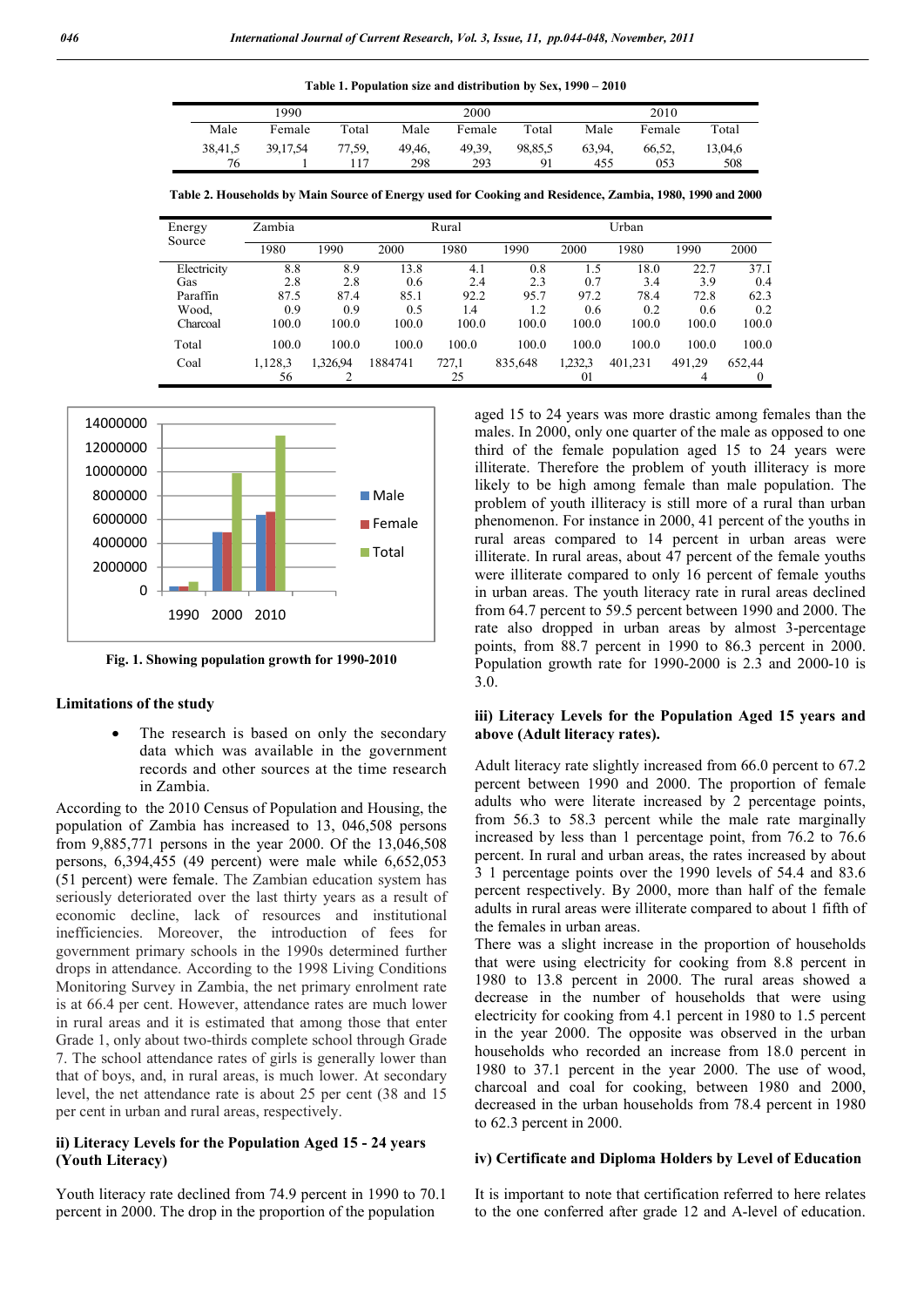Overall, the number of certificate holders rose by 23.4 percent between 1990 and 2000 from 178,824 to 220,594. The percent increase was more pronounced amongst females (41.4 percent) than their male counterpart (14.4 percent). The proportion of persons with certificates who had attained grades 1 to 7 declined from 23.4 percent in 1990 to 11.3 percent in 2000, whilst the proportions attaining higher grades increased drastically. In 1990, 63 percent of the certificate holders as opposed to 72 percent in the year 2000 had completed not less than grades 10 to 12.

# **v) Natural vegetation.**

According to the U.N. FAO, 66.5% or about 49,468,000 ha of Zambia is forested and 62,000 ha of planted forest. The present forest cover is 67%. Change in Forest Cover: Between 1990 and 2010, Zambia lost an average of 166,600 ha or 0.32% per year. In total, between 1990 and 2010, Zambia lost 6.3% of its forest cover, or around 3,332,000( ha).Zambia's forests contain 2,416 million metric tons of carbon in living forest biomass. Biodiversity and Protected Areas: Zambia has some 1234 known species of amphibians, birds, mammals and reptiles according to figures from the World Conservation Monitoring Centre. Of these, 1.5% are endemic, meaning they exist in no other country, and 1.9% are threatened. Zambia is home to at least 4747 species of vascular plants, of which 4.4% are endemic.

# **Findings**

The findings from the study can be summarized as follows:

- 1. Population size and distribution by Sex(1990 2010) revealed in 1990 male and female composition is slightly vary but it is stabilized in 2000 again 2010 male and female composition is 2% higher than males. This will lead in future man power specially men acute shortage will be faced. This is because of male mortality is higher than female as he falls sick by work nature, sexual disease and inadequate finance to look after his health as he also responsible to look after his family members which does not allow him to care for his personal health.
- 2. Youth literacy rate declined from 74.9 percent in 1990 to 70.1 percent in 2000. The drop in the proportion of the population aged 15 to 24 years was more drastic among females than the males. The problem of youth illiteracy is more likely to be high among female than male population. The problem of youth illiteracy is still more of a rural than urban phenomenon.The youth literacy rate in rural areas declined from 64.7 percent to 59.5 percent between 1990 and 2000.
- 3. Adult literacy rate slightly increased from 66.0 percent to 67.2 percent between 1990 and 2000. The proportion of female adults who were literate increased by 2 percentage points, from 56.3 to 58.3 percent while the male rate marginally increased by less than 1 percentage*.*
- 4. The number of certificate holders rose by 23.4 percent between 1990 and 2000 from 178,824 to 220,594. The percent increase was more pronounced amongst females (41.4 percent) than their male

counterpart (14.4 percent). The proportion of persons with certificates who had attained grades 1 to 7 declined from 23.4 percent in 1990 to 11.3 percent in 2000.

5. The Forest cover reveals the present forest cover is 67%. Change in forest cover between 1990 and 2010 is 6.3 % which is an average of 0.32% per year. This is good indicator of wood consumption and natural growth of forest and which is still above the required national average of 33% to have healthy environment.

# **Recommendations**

- 1) There should be more investment on education specially in establishing the new higher education institutions to educational cost which is not affordable to common man and establishing self employment based on agriculture.
- 2) Collaborative Employment research project should be worked out with other developed nations in order to meet the material needs of the society.
- 3) Nonprofit organization should be welcomed in the global level in order to develop communication (Road, rail and telecommunication) in the country to reduce the production cost which is mainly serves to the society.
- 4) Establishing more employment opportunity for women is highly recommended as if both go for some employment which will help them to meet high cost thing like education and medicine besides the per capita income of the nation.
- 5) Traditional lifestyle of the society to be changed as the pre marital sex is encouraged indirectly by economic reasons and strict law to be enforced to both male and female. Female also to be punished by the way of discourage the girls not to indulge in the sexual activities.
- 6) The wood craft centers and wood research institutes to establish is ideal. The self employment related to this also to be encouraged which may also allow earnings from the exports.

# **Conclusion**

From the analysis of the census report and other sources of the information reveals that the society which plays vital role in nation's development. Education can serve as a veritable tool for youth for their development. Many African countries focusing on vocational education but not much on technical education. The growth of population and the programs for the youth were related to resource utilization is very poor. Besides the NGO and government programs for youth the churches have to take appropriate step in involving awareness program on all fields. The traditional prayer-mass to be changed by giving various useful messages to an individual and to nation since this is a Christian country. The churches only focusing on Evangeline and fund raising is the important target of most parishes in Zambia. The government policy and investment on training for skillful manpower will be highly helpful for the nation. This will make better citizen of Zambia, good national asset , National integration and development.